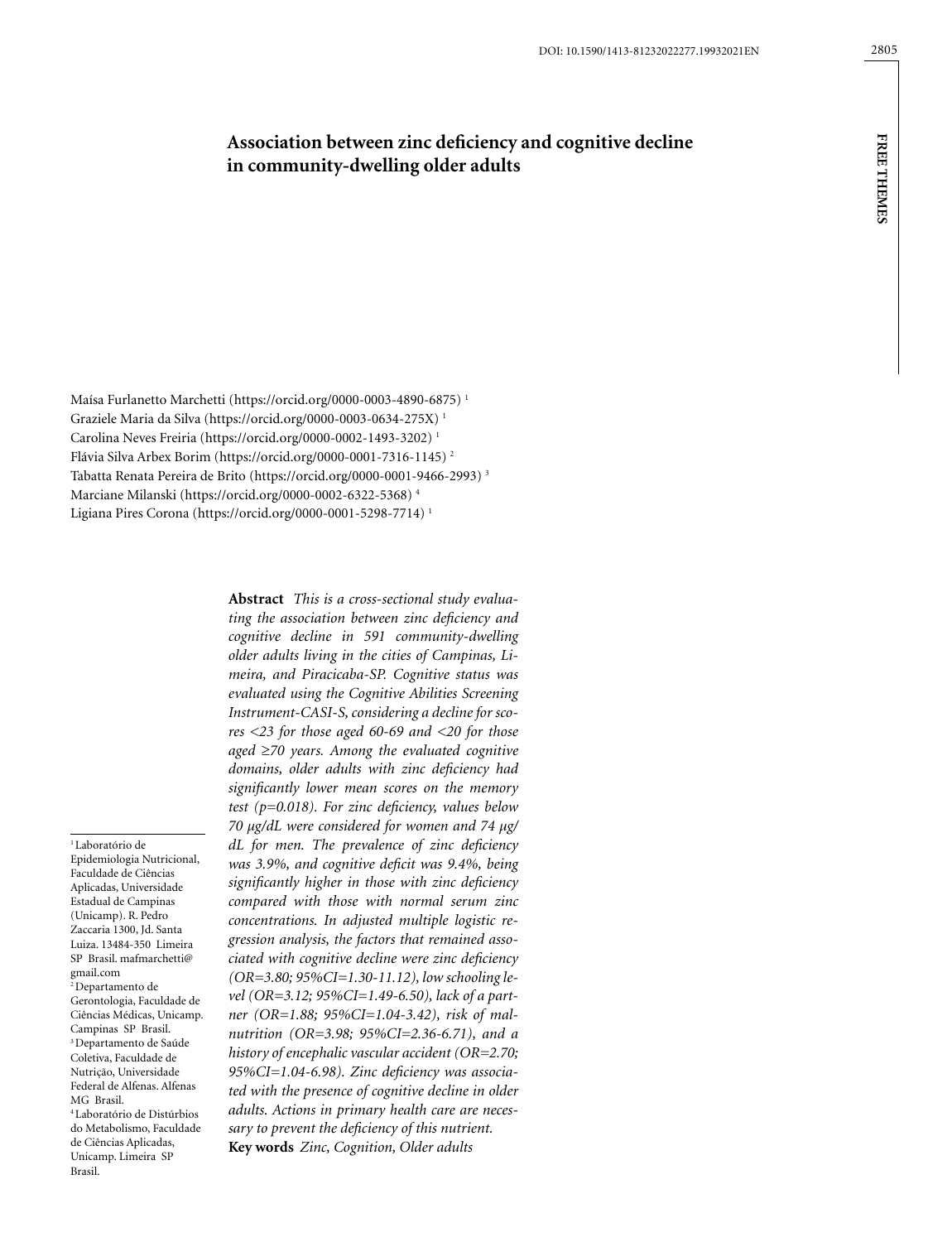# **Introduction**

The older adult population is the population segment with the highest growth rate. According to data and projections from the Brazilian Institute of Geography and Statistics (IBGE), Brazil may have growth rates higher than 4% per year in the period from 2012 to 20221 . According to IBGE estimates, the older population could reach 41.5 million in 2030 and 73.5 million in 2060 $^{\rm l}$ .

Older adults compose a group very susceptible to change in nutritional consumption due to several factors. Among these factors, we can highlight the use of several medications, which may cause changes in taste and olfactory sensitivities; dental problems (poorly adjusted prostheses, gingival problems, and edentulism), which may be associated with difficulty chewing and swallowing; difficulty in locomotion, depression, and isolation that can lead the older adult to opt for a diet based on dairy products and farinaceous foods (cheap and easy-to-make foods); among others, mainly compromising the intake of vitamins and minerals<sup>2</sup>.

Zinc is among the minerals whose consumption or bioavailability may drop in this population, influenced by reduced absorption, increased number of diseases that alter the use of zinc and increased use of drugs that reduce its bioavailability in the body<sup>3,4</sup>. It is one of the most prevalent and essential elements involved in brain function and plays an important role in physiological processes, such as in the regulation of neurotransmission, endocrine, and neurogenesis pathways<sup>5,6</sup>. Changes in zinc homeostasis can lead to the pathogenesis of cognition-related diseases, with implications for learning, memory, and emotion and mood control, which can cause disorders such as depression and anxiety, as well as neurodegeneration and dementia, such as that observed in Alzheimer's disease<sup>5-7</sup>.

The exact role of zinc in cognitive function is still partially unclear. Most studies addressing the role of zinc in central nervous system function used animal samples, which have shown that zinc deficiency can result in reduced brain activity, impairing activity, memory, and attention. However, the evidence in humans is less clear, remaining poorly understood<sup>8</sup>.

Currently, some international studies have shown that cognitive decline may be associated with low serum levels of this micronutrient<sup>3,9,10</sup>. A study with older adults without cognitive decline in the city of Valencia, Spain, showed a positive association of serum zinc with cognitive function assessed by performance in the Mini Mental State Examination (MMSE)<sup>9</sup>. A review study also describes that a decrease in serum zinc level has been associated with cognitive function insufficiency10. However, the literature poorly describes the association between zinc and specific dimensions of cognitive function, such as orientation, memory and attention, evocation and language in older individuals.

In this context, nutrition plays a fundamental role since the maintenance of zinc homeostasis and prevention of its deficiency seem essential in maintaining the cognitive capacity of older individuals. However, studies on the relationship between serum zinc levels and cognitive decline are still scarce<sup>10,11</sup>, and in Brazil this association has yet to be studied. This lack of knowledge is worrisome, considering that the older population is an important risk group for nutritional deficiencies. Further studies evaluating the prevalence of cognitive decline in older adults and its correlation with other variables, such as zinc deficiency, are needed to improve prevention or treatment methods since this condition interferes in the quality of life of this population.

Thus, our study aims to identify the prevalence of serum zinc deficiency and evaluate its association with cognitive decline and its domains in older adults residents of the municipalities of Campinas, Limeira, and Piracicaba.

#### **Materials and methods**

### **Sample selection**

This study is part of the project "*Avaliação da prevalência de deficiência de micronutrientes em idosos residentes em cidades da região de Campinas-São Paulo*", with a cross-sectional design, whose data collection occurred from September 2018 to December 2019 in three municipalities of São Paulo belonging to the administrative region of Campinas: Campinas, Limeira, and Piracicaba.

The sample was estimated based on the total number of inhabitants of the municipalities aged 60 years and over, published in population estimates for the year 2018, considering a 70% prevalence of older adults with deficiency of at least one of the nutrients evaluated, with 10% sampling error and 95% confidence level. With this, the total expected sample was 600 older people.

The inclusion criteria for subjects to participate in the study were: age equal to or greater than 60 years, being a resident of one of the mu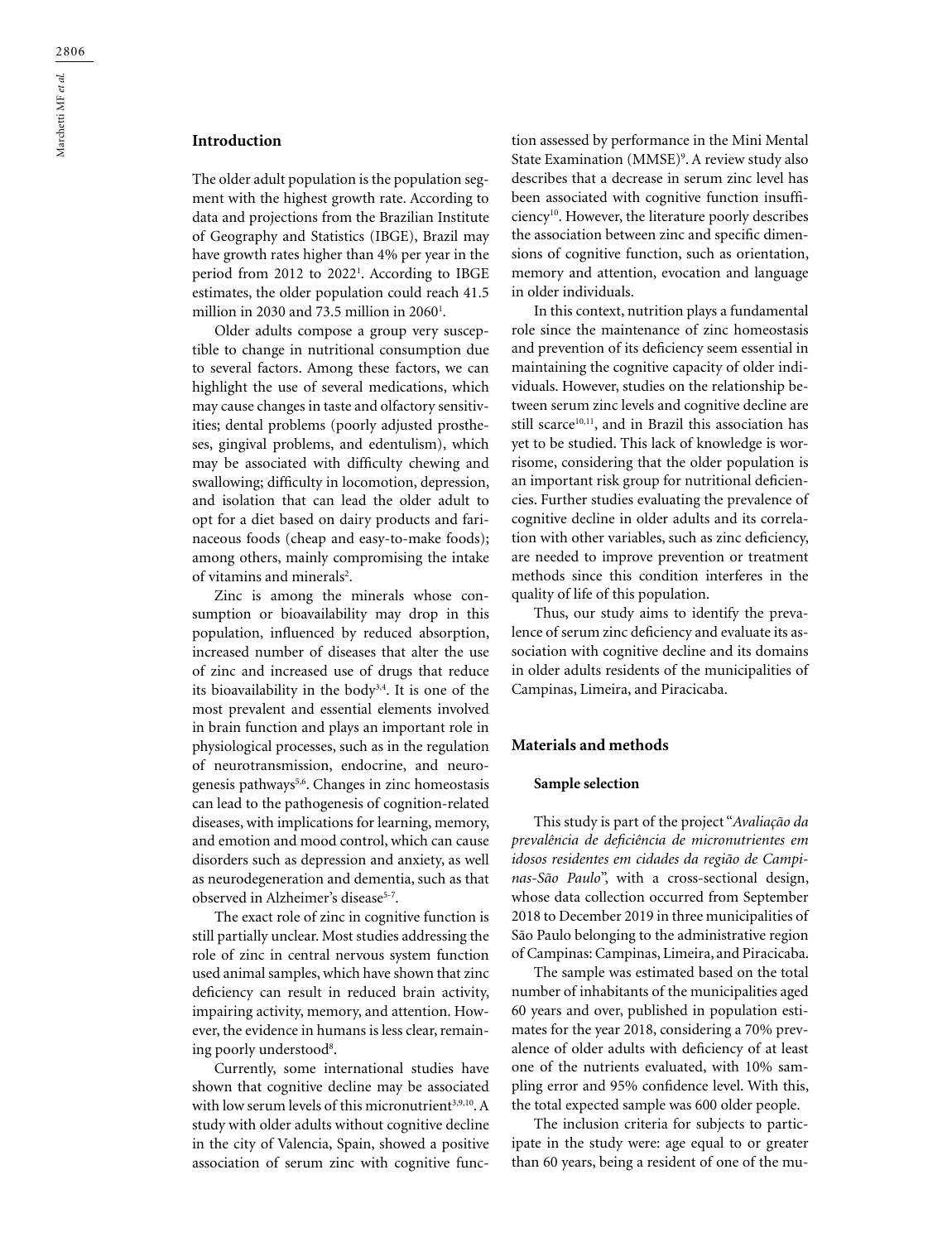nicipalities: Campinas, Limeira, or Piracicaba, be registered in the Family Health Strategy and have the ability to understand the study procedures and the terms of the consent form. Exclusion criteria were: use of dietary supplements based on vitamins and/or minerals, being under follow-up by the home care program or undergoing chemotherapy. The research protocol was approved by the Research Ethics Committee of the University of Campinas in September 2018 under CAAE number 95607018.8.0000.5404 and opinion number 2.878.652.

More detailed information about the study population, sample calculation, collection of variables are described in a previously published study<sup>12</sup>.

In total, data were collected from 611 participants of the research. For our study, 20 individuals who did not have complete data on serum zinc and cognition were excluded, totaling a final sample of 591 older adults.

### **Data collection**

Volunteers were recruited by the health team of the Basic Health Units (UBS) indicated by the respective Health Departments of each municipality. In each health unit selected, registered older adults were invited to participate in the research and instructed to attend the health unit after fasting for at least 8 hours on the scheduled date. An interview was applied to fill out a structured questionnaire with closed questions prepared by the researchers themselves that consisted of personal data, socioeconomic conditions, health, lifestyle and cognitive topics. Data collection was performed by a team of undergraduate and graduate students in the healthcare area, previously trained by the research coordinators.

In addition, fasting blood samples were collected to assess the nutritional status of some vitamins and minerals. Biological material was collected by nurses from the health unit itself or hired for the study, according to the availability of the site and the previous agreement with the municipalities.

For this study, we considered the dosage of serum zinc, which was collected in TRACE polyethylene tubes, white cap, without additives. The tubes containing collected blood were stored in a thermal box with ice and sent immediately after the end of the collection to the same private laboratory contracted for the research (Pasteur®). Since this laboratory did not perform the zinc dosage, it performed the sample centrifugation, separation, and freezing of the serum and sent it daily to a reference laboratory, which performed the analyses as soon as the samples were received. The method of analysis was atomic absorption spectrophotometry (flame) - In house mode.

#### **Variables of the study**

For the evaluation of cognitive status, the Cognitive Abilities Screening Instrument - short form (CASI-S) was used. The CASI-S is the reduced form of the CASI-C test, with similar sensitivity and specificity to the complete test, and includes tests for 4 cognitive domains: memory (0-3 points), orientation (0-11 points), executive function (0-10 points) and evocation (0-9 points), obtaining a maximum score of 33 points, where lower scores in the CASI-S questionnaire are related to worse cognitive performance. The cutoff point for the presence of cognitive decline adopted followed the study that translated and validated the instrument in Brazil: <23 points for those aged 60 to 69 years and <20 points for those aged 70 years or more<sup>13</sup>.

For the analysis of serum zinc, the reference value 70 μg/dL was used for women and 74 μg/dL for men, as recommended by the International Zinc Nutrition Consultative Group (IZiNCG)<sup>14</sup> and indicated in the study by Hennigar *et al*. 15. Individuals who presented lower serum zinc values than the reference were considered to have deficiency of this micronutrient. These values, although proposed for the adult population, were used due to the lack of specific cutoff points for older adults.

Independent variables were also included in the analyses, those being:

- Sociodemographic: gender (male and female), age group (between 60-69 years, 70-79 years, and ≥80 years), schooling in years of study (0-4 years and ≥5 years), marital status (with a partner, including married and living together; without a partner, including singles and widowers);

- Clinical variables, represented by self-reported diseases (diabetes, hypertension, cardiovascular diseases, cancer, encephalic vascular accident (EVA), lung diseases, osteoarticular diseases – arthritis, arthrosis, rheumatism – and osteoporosis);

- Lifestyle variables: To evaluate smoking, older adults were asked about never having smoked (characterized as "no"), smoking currently (characterized as "yes") or being a former smoker. Regarding alcoholism, older adults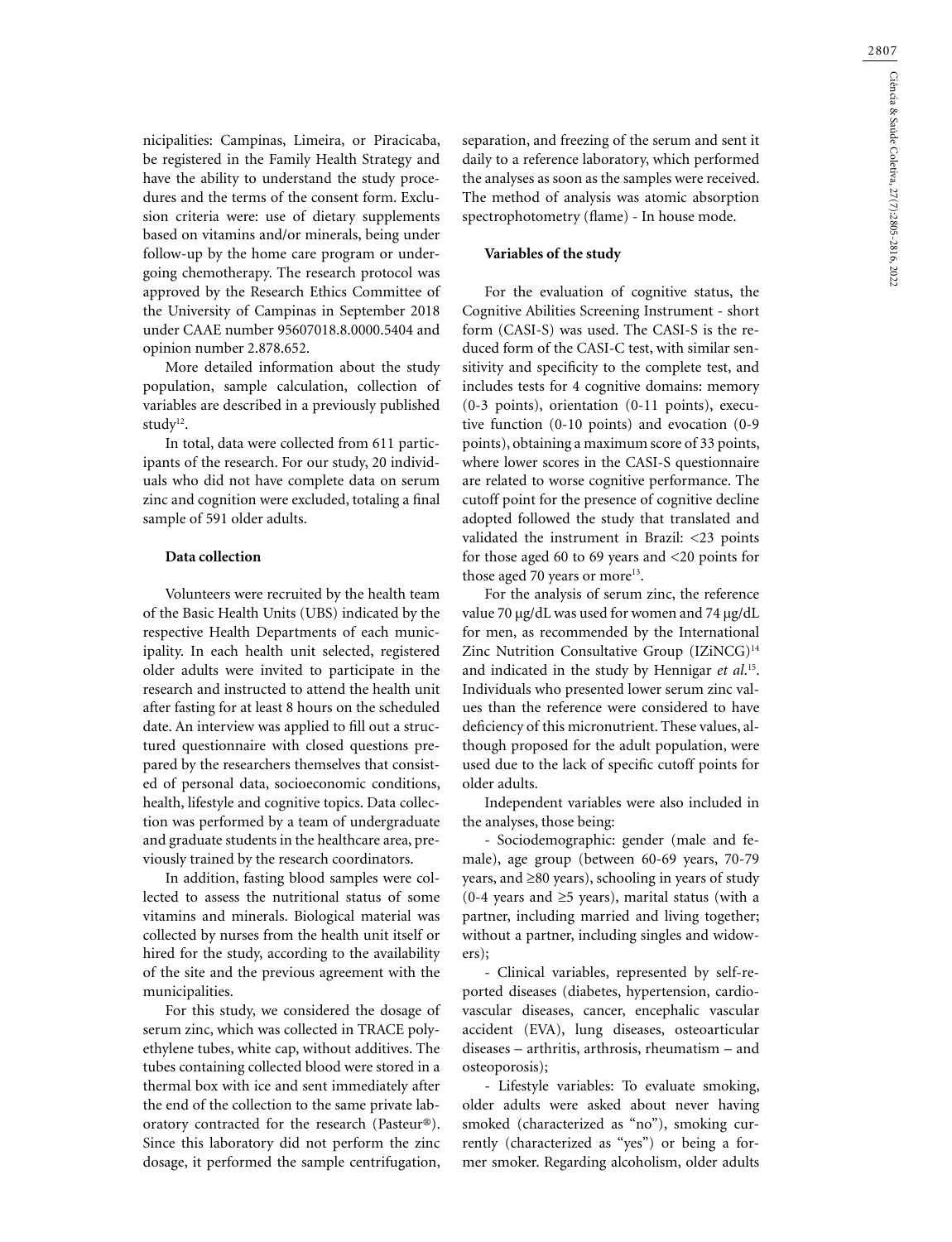were questioned about alcohol consumption and characterized in two categories: non-alcoholics or alcoholics/ex-alcoholics. For the classification of physical activity practice, the individuals who reported performing at least 150 minutes of aerobic physical activity of moderate intensity or 75 minutes of vigorous intensity throughout the week16 were considered as "active" and the others, not active or insufficiently active, were grouped into a single category;

- Indicators of nutritional status: body mass index (BMI, categorized by  $\leq$ 22.0 kg/m<sup>2</sup> for underweight, >22.0 and <27 kg/m² for eutrophic weight and ≥27 kg/m² for overweight); and nutritional risk (identified by the Mini Nutritional Assessment (MNA), considering at risk of malnutrition individuals who score between 17 and 23.5 points and considered as malnourished individuals who presented scores below 17)<sup>17</sup>.

### **Statistical analysis**

For statistical analysis of the study variables, mean and standard deviation were calculated for the continuous variables and proportions for categorical variables. Adhesion to the normal distribution of the data was evaluated using the Shapiro Wilk test. To test the difference in the serum zinc mean in relation to the presence of cognitive decline, the t-student test was used. Pearson's x² test was adopted to test the differences between the other categorical variables.

The score of each of the different domains (evocation; temporal orientation; verbal fluency; memory) of the CASI-S questionnaire was compared with the zinc deficiency using the Mann-Whitney test since the variables did not adhere to the normal distribution. The odds ratio (OR) of the presence of cognitive decline (study-dependent variable) in relation to serum zinc deficiency (independent variable of interest) was estimated using a multiple logistic regression model. All variables that presented p<0.20 in the bivariate analyses between each variable and cognitive decline were included as independent variables, and only those that remained significant were maintained in the final model.

The statistical significance level used was p<0.05. The analyses were performed using Stata® software version 14.

### **Results**

Table 1 shows the score obtained by the participants in the total score of the Cognitive Abilities Screening Instrument (CASI-S) and its domains separately according to the presence of zinc deficiency. The mean total score among the participants of the study with adequate serum zinc was 27.2, whereas those with zinc deficiency had a significantly lower mean score, 25.4 (p=0.022). Only the memory test score showed a significant difference in the mean score between the domains (p=0.018).

The mean serum zinc concentration was 93.4 μg/dL in the study participants, and the prevalence of zinc deficiency in the sample was 3.9%, with no significant difference between genders (5.4% in men and 3.1% in women).

Of the 591 study participants, 68.9% were female, with a mean age of 69 years, and 57.5% had low schooling (up to 4 years of schooling), 60% of the sample reported having a partner (Table 2). Regarding the clinical variables, 27.2% of the older adults reported having a history of diabetes, 61.7% of hypertension, 23.9% of cardiovascular diseases, 7.3% of cancer, 6.3% of EVA, 7.9% of pulmonary diseases, 46.2% of osteoarticular diseases (arthritis, arthrosis, rheumatism), and 17.8% reported a history of osteoporosis. Only the history of EVA showed a significant difference from the other clinical variables (p=0.045).

In the lifestyle variables, 59.6% reported not being a smoker and 61.8% reported not being an alcoholic, whereas 54.8% of the sample was insufficiently active or inactive regarding physical activity. Regarding nutritional status, 60.2% were classified as overweight and 80.2% of the sample did not present nutritional risk identified by MNA (Table 2).

Table 2 shows the characteristics of the participants according to the presence of cognitive decline. The total prevalence of cognitive decline was 9.4%. The older adults with zinc deficiency had a prevalence of cognitive decline of 26.1%, which is significantly higher (p=0.006) than those with blood zinc concentrations within the expected range, which presented a prevalence of 8.8%. Among the sociodemographic characteristics, the decline was significantly more prevalent in those aged 80 years or more, with less schooling, and widowed or single (without a partner). Among the clinical variables, only the history of EVA was associated with the presence of decline (18.9% and 8.9% in older adults without EVA); the other diseases were not associated (data not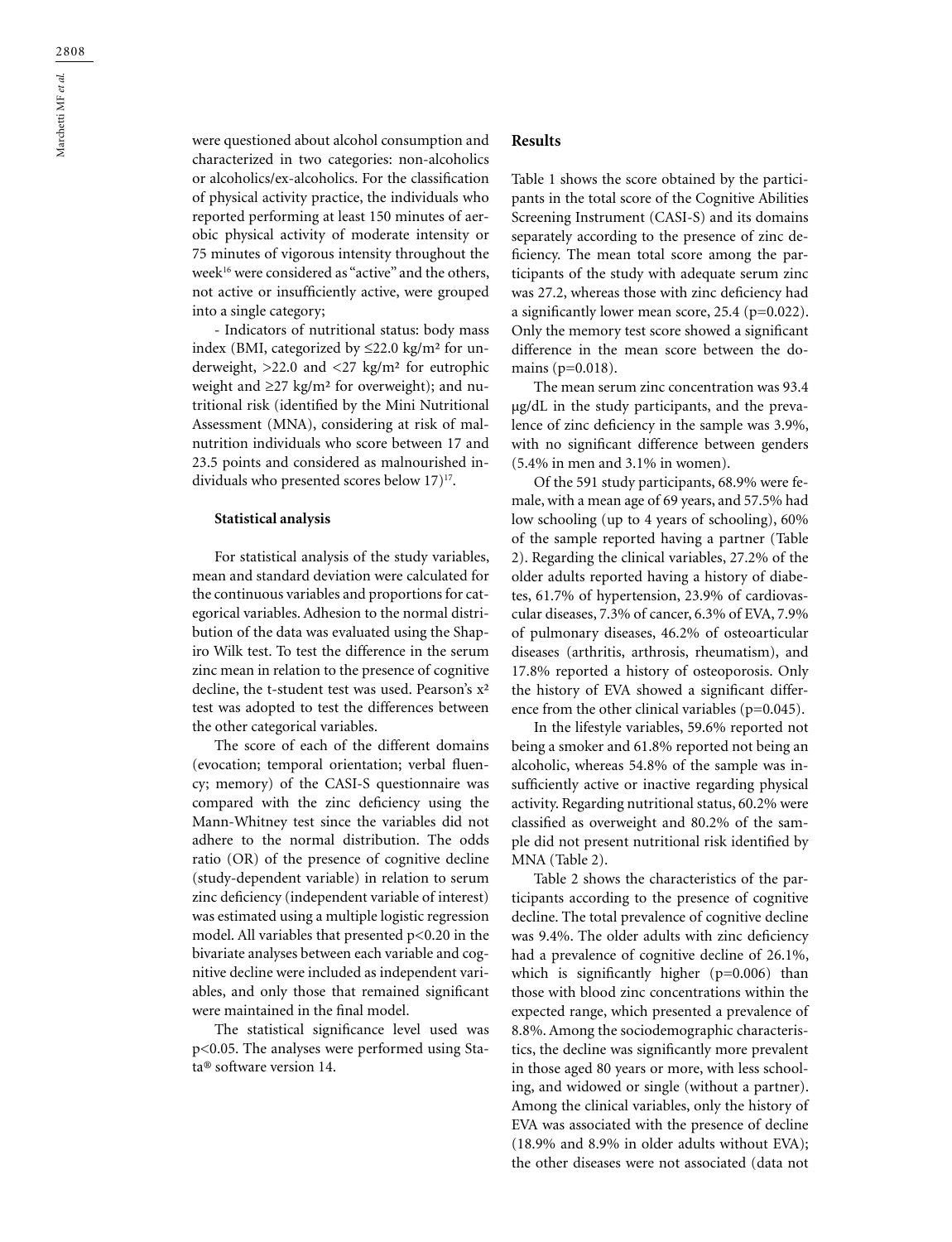| <b>Table 1.</b> Mean score (standard error $-$ SE) of the domains of the Cognitive Abilities Screening Instrument – short |
|---------------------------------------------------------------------------------------------------------------------------|
| form (CASI-S) in relation to the presence of zinc deficiency of community-dwelling older adults of the region of          |
| Campinas-SP, 2019 $(n=591)$ .                                                                                             |

| Domains                     | <b>CASI-S Domains Mean (SE)</b> |                              |       |  |  |
|-----------------------------|---------------------------------|------------------------------|-------|--|--|
|                             | <b>Adequate Serum Zinc</b>      | <b>Inadequate Serum Zinc</b> |       |  |  |
| Memory                      | 2.9(0.02)                       | 2.8(0.11)                    | 0.018 |  |  |
| <b>Temporal Orientation</b> | 3.7(0.04)                       | 3.6(0.24)                    | 0.980 |  |  |
| Verbal Fluency              | 7.1(0.09)                       | 6.1(0.58)                    | 0.117 |  |  |
| Evocation                   | 7.3(0.09)                       | 6.5(0.52)                    | 0.133 |  |  |
| Total score                 | 27.7(0.19)                      | 25.4(1.07)                   | 0.022 |  |  |

Note: \*Mann-Whitney test.

Source: Authors.

shown). Among the lifestyle variables, smoking and alcohol consumption showed no significant difference but, among the older adults who reported physical activity, the prevalence of decline was significantly lower compared with those inactive or insufficiently active (6.7 and 11.7% respectively, p=0.039). Finally, among the indicators of nutritional status, the prevalence of decline was significantly higher in those who presented nutritional risk by MNA (26.4%, compared with 5.7% in those without nutritional risk, p<0.001).

Table 3 presents the results of the univariate logistic regression analysis. In the multiple model, the chance of cognitive decline was 3 times higher in older adults with serum zinc deficiency (OR=3.80; 95%CI=1.30-11.12). Other characteristics that were associated with the presence of cognitive decline were low schooling (OR=3.12; 95%CI=1.49-6.50), marital status without a partner (OR=1.88; 95%CI=1.04-3.42), risk of malnutrition according to MNA (OR=3.98; 95%CI=2.36-6.71), and reported history of EVA (OR=2.70; 95%CI=1.04-6.98).

### **Discussion**

The results presented here show that among the cognition domains evaluated in the study, only memory was associated with zinc deficiency. The prevalence of zinc deficiency was 3.9% and 9.4% for cognitive decline and we observed a strong association between cognitive decline with serum zinc deficiency in community-dwelling older adults. The decline was also associated with low schooling, marital status without a partner, risk of malnutrition according to MAN, and report of a history of EVA.

Regarding the domains analyzed by CASI-S, zinc deficiency was significantly associated with the memory domain. Although few studies have evaluated this association, a study conducted in a long-term care facility for older adults in Poland also reports a correlation between zinc deficiency and memory impairment<sup>18</sup>. The study by Alghadir *et al*. 19 showed similar results, with lower serum zinc concentrations strongly associated with worse cognitive performance in long-term memory tests, praxis, thinking, attention, and concentration.

The literature describes many hypotheses to explain these findings. Among them, we can highlight the higher concentration of zinc found in the hippocampus region in the brain, a region that seems to be more vulnerable to the deficiency of this micronutrient. This region of the brain plays a critical role in memory, learning, and neurogenesis $18,20$ . Another hypothesis that may explain this change is that zinc can decrease the absorption of glutamate and dopamine transporters and exhibit various effects on calcium, potassium, sodium, and chloride channels, whereas recent evidence shows that zinc can also be released in glycinergic synapses $20,21$ . This process is also considered important for memory, suggesting zinc plays a role in its formation.

The prevalence of zinc deficiency observed in our study was lower than the values described in other studies with older adults. Two international studies reported prevalences between 10% and 36%22-24, while a Brazilian study conducted with 70 participants aged >50 years in two cities of the state of Rio Grande do Sul showed a considerably higher prevalence of 26.4%<sup>25</sup>. Note that these studies adopted different reference values for defining disability, which may partly justify this difference.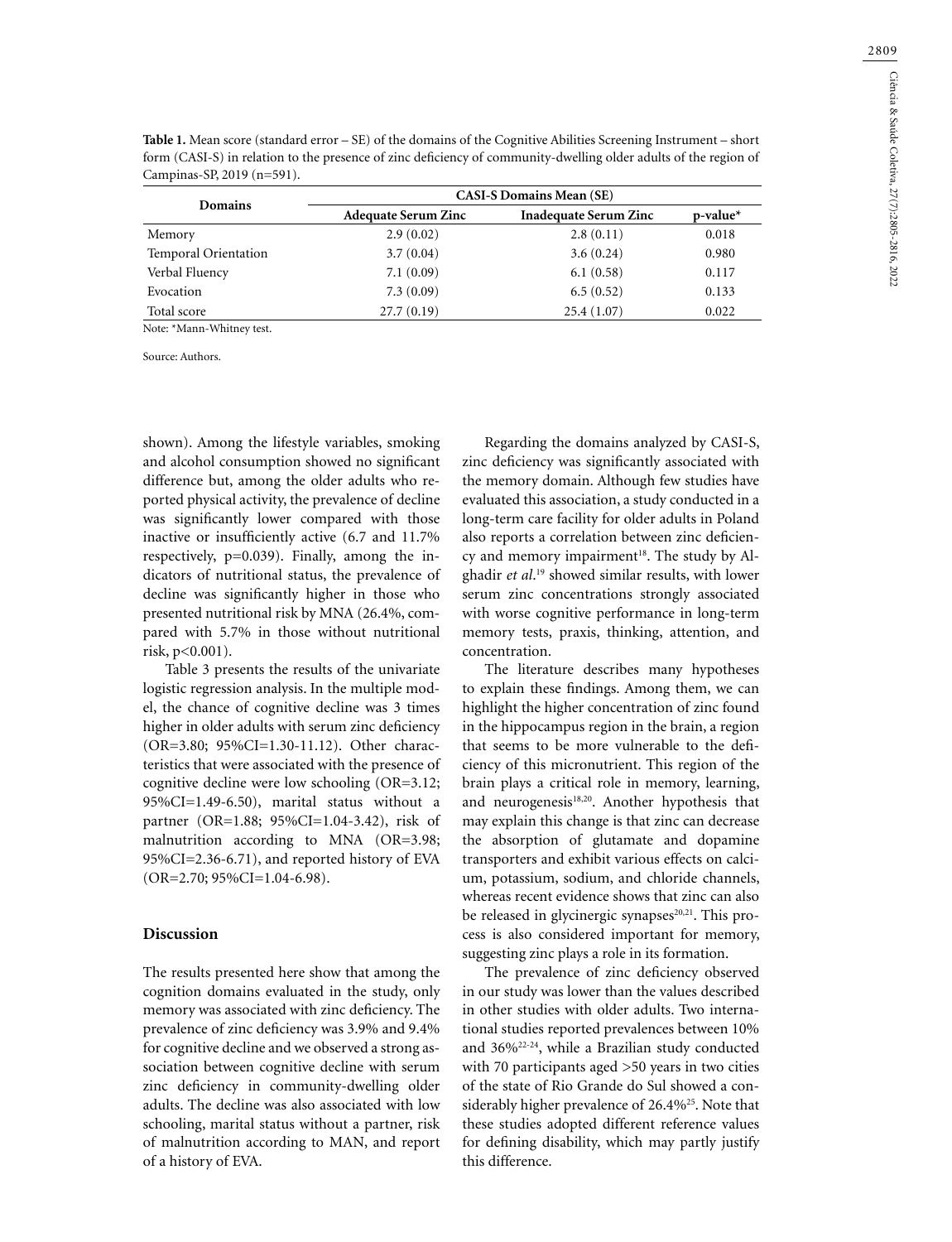|                                     | Prevalence of cognitive decline |                                          |           |           |  |
|-------------------------------------|---------------------------------|------------------------------------------|-----------|-----------|--|
| <b>Variables</b>                    | N(% )                           | N(%<br>N(%<br>No decline<br>With decline |           | p-value** |  |
| Serum Zinc                          |                                 |                                          |           |           |  |
| Mean (Standard Error), µg/dL        | 93.4(0.6)                       | 93.4(0.6)                                | 93.2(2.7) | 0.765     |  |
| Adequate*                           | 568 (96.1)                      | 518 (91.2)                               | 50(8.8)   |           |  |
| Inadequate                          | 23(3.9)                         | 17(73.9)                                 | 6(26.1)   | 0.006     |  |
| Gender                              |                                 |                                          |           | 0.297     |  |
| Male                                | 184(31.1)                       | 170 (92.4)                               | 14(7.6)   |           |  |
| Female                              | 407 (68.9)                      | 365 (89.7)                               | 42(10.3)  |           |  |
| Age Group                           |                                 |                                          |           | 0.050     |  |
| $60 - 69$                           | 305(51.6)                       | 279 (91.5)                               | 26(8.5)   |           |  |
| 70-79                               | 233 (39.4)                      | 213 (91.4)                               | 20(8.6)   |           |  |
| $\geq 80$                           | 53 $(9.0)$                      | 43(81.1)                                 | 10(18.9)  |           |  |
| Schooling (years of study)          |                                 |                                          |           | 0.002     |  |
| $\geq 5$                            | 235 (39.8)                      | 225 (95.7)                               | 10(4.3)   |           |  |
| $0 - 4$                             | 340 (57.5)                      | 296 (87.1)                               | 44 (12.9) |           |  |
| Not informed                        | 16(2.7)                         | 14 (87.5)                                | 2(12.5)   |           |  |
| Marital status                      |                                 |                                          |           | 0.043     |  |
| With a partner                      | 351(60.0)                       | 325(92.6)                                | 26(7.4)   |           |  |
| Without a partner                   | 234 (40.0)                      | 205(87.6)                                | 29 (12.4) |           |  |
| Encephalic vascular accident (EVA)  |                                 |                                          |           | 0.045     |  |
| No                                  | 549 (93.7)                      | 500 (91.1)                               | 49 (8.9)  |           |  |
| Yes                                 | 37(6.3)                         | 30(81.1)                                 | 7(18.9)   |           |  |
| Smoking habit                       |                                 |                                          |           | 0.337     |  |
| Non-smoker                          | 352 (59.6)                      | 322 (91.5)                               | 30(8.5)   |           |  |
| Smoker or former smoker             | 239 (40.4)                      | 213(89.1)                                | 26(10.9)  |           |  |
| Alcoholism                          |                                 |                                          |           | 0.683     |  |
| Non-alcoholic                       | 365(61.8)                       | 329(90.1)                                | 36(9.9)   |           |  |
| Alcoholic or former alcoholic       | 226 (38.2)                      | 206(91.2)                                | 20(8.8)   |           |  |
| Practice of physical activity       |                                 |                                          |           | 0.039     |  |
| Active                              | 267 (45.2)                      | 249 (93.3)                               | 18(6.7)   |           |  |
| Insufficiently active or not active | 324 (54.8)                      | 286 (88.3)                               | 38 (11.7) |           |  |
| Body mass index (BMI)               |                                 |                                          |           | 0.135     |  |
| Malnutrition                        | 49 (8.3)                        | 42 (85.7)                                | 7(14.3)   |           |  |
| Eutrophic                           | 186(31.5)                       | 164(88.2)                                | 22(11.8)  |           |  |
| Excess weight                       | 356 (60.2)                      | 329 (92.4)                               | 27(7.6)   |           |  |
| Nutritional risk                    |                                 |                                          |           | < 0.001   |  |
| No risk                             | 474 (80.2)                      | 447 (94.3)                               | 27(5.7)   |           |  |
| Risk of malnutrition                | 106(17.9)                       | 78 (73.6)                                | 28 (26.4) |           |  |
| Not informed                        | 11(1.9)                         | 10(90.9)                                 | 1(9.1)    |           |  |

**Table 2.** Prevalence of cognitive decline in relation to health, lifestyle, and nutritional status variables of community-dwelling older adults of Campinas-SP, 2019 (n=591).

Note: \*Adequate serum zinc is ≥70 μg/dL for women and ≥74 μg/dL for men. \*\*T-student test for difference of serum zinc mean; Pearson's chi-square test for other variables.

Source: Authors.

The lack of specific reference values for older adults may compromise the analysis of the presence of zinc deficiency in this population, making reassessing and standardizing these parameters important since the prevalence analysis is important to guide public policies for risk groups. In our study, we used as reference standard the values (70 μg/dL for women and 74 μg/dL for men) indicated by the IZiNCG in its reanalysis of National Health and Nutrition Examination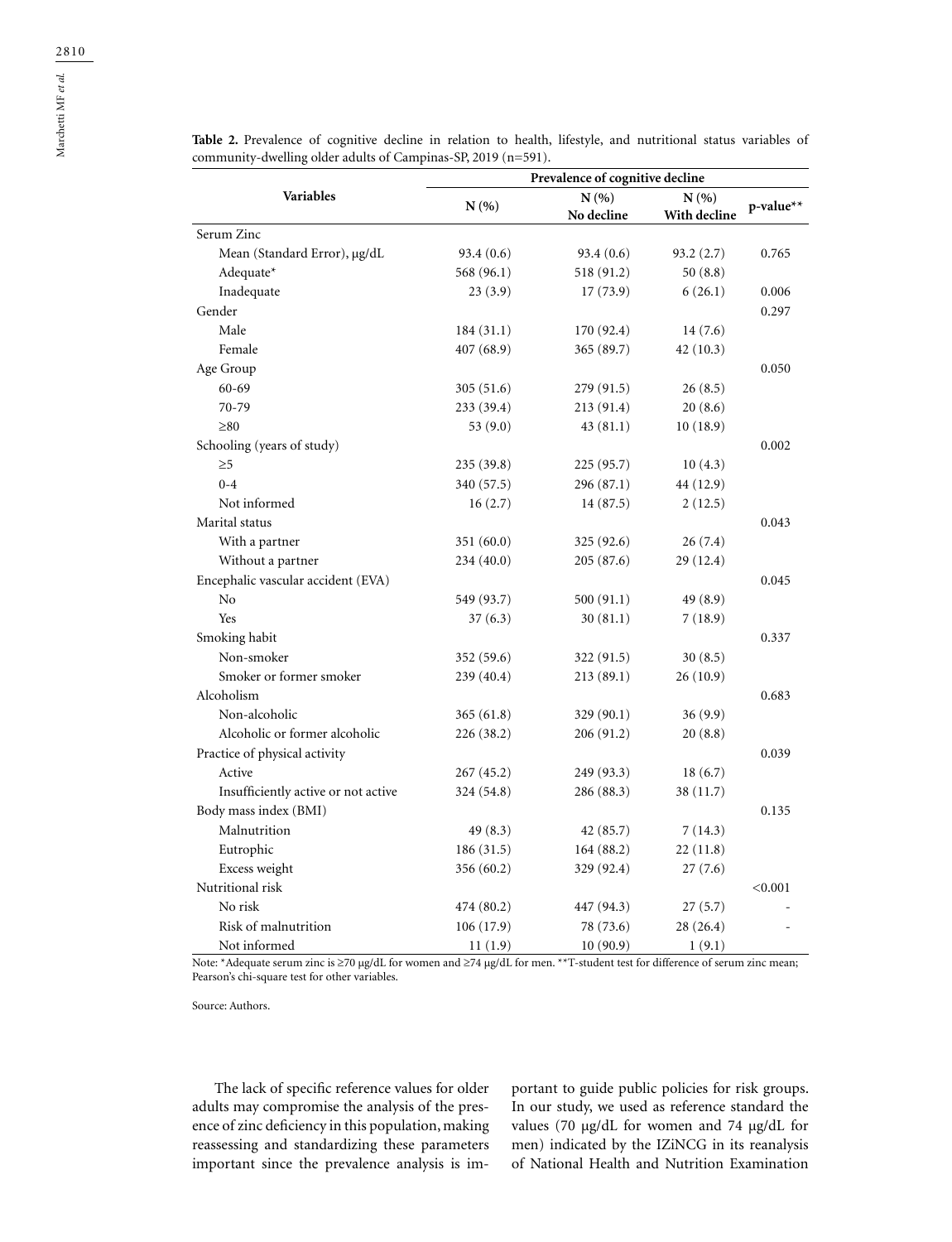| Gross $OR^*$<br>$(95\%CI)$ | p-value | <b>Adjusted OR</b><br>$(95\%CI)$ | p-value                                                                                          |
|----------------------------|---------|----------------------------------|--------------------------------------------------------------------------------------------------|
|                            |         |                                  |                                                                                                  |
| 1.0                        |         |                                  |                                                                                                  |
| $3.66(1.38-9.69)$          | 0.009   | $3.80(1.30-11.12)$               | 0.015                                                                                            |
|                            |         |                                  |                                                                                                  |
| 1.0                        |         | 1.0                              |                                                                                                  |
| $3.34(1.65-6.79)$          | 0.001   | $3.12(1.49-6.50)$                | 0.002                                                                                            |
|                            |         |                                  |                                                                                                  |
| 1.0                        |         | 1.0                              |                                                                                                  |
| $1.77(1.01-3.09)$          | 0.045   | $1.88(1.04-3.42)$                | 0.038                                                                                            |
|                            |         |                                  |                                                                                                  |
| 1.0                        |         | 1.0                              |                                                                                                  |
| $3.38(2.11-5.42)$          | < 0.001 | $3.98(2.36-6.71)$                | < 0.001                                                                                          |
|                            |         |                                  |                                                                                                  |
| 1.0                        |         | 1.0                              |                                                                                                  |
| $2.38(0.99 - 5.70)$        | 0.052   | $2.70(1.04-6.98)$                | 0.040                                                                                            |
|                            |         |                                  | and other independent variables in community-dwelling older adults of Campinas-SP, 2019 (n=591). |

**Table 3**. Results of the logistic regression model of the association between cognitive decline, serum zinc deficiency

Note: \*OR: Odds Ratio. Logistic regression analysis. Category "not informed" suppressed from the analysis of schooling and nutritional risk.

Source: Authors.

Survey II study from the United States (NHANES II: 1976-1980) $^{14}$ , a population-based survey that provides data for serum zinc concentrations in a representative sample of healthy people. It describes specific values for children and pregnant women, men, and women over 10 years of age, but without a specific range for older adults<sup>14</sup>.

The prevalence of cognitive decline in our study was 9.4%. The prevalence of cognitive decline found in the literature varies greatly<sup>26-28</sup>, partly also due to the different measurement instruments available and cut-off points used in the literature.

A study conducted with older residents in the municipality of Ibicuí, Bahia showed a 18.7% prevalence of cognitive deficit, much higher than what our study reported<sup>26</sup>. A systematic review evaluated 48 studies in China and described a 14.7% prevalence of mild cognitive impairment (a condition in which the older person has cognitive decline, but no negative impact on daily living activities)<sup>27</sup>. Another review study found a 17.3% general prevalence in the selected studies, ranging from 0.5% to 41.8%, and the authors argue that differences in the characteristics of the studies, such as mean age and schooling of the sample, diagnostic criteria, cognitive tests used, and operationalization of these criteria, may be responsible for this variability<sup>28</sup>.

This is the first national study that analyzes the association between zinc deficiency and cognitive decline and even the international literature has few studies on the subject. Alqabbani and AlBadr24 in a study conducted in Saudi Arabia with 400 participants aged 65 years or older, from primary care centers, showed that 36% of the participants presented zinc deficiency and 35% of the participants presented impaired cognitive functions, with a significant positive correlation between the serum zinc status and cognitive functions<sup>24</sup>. These prevalences were higher than those described in our study, but we emphasize that the use of different instruments for cognitive assessment and differences between the cutoff points for zinc deficiency may partially justify these differences.

Another study conducted in Poland<sup>18</sup> analyzed the relationship of serum zinc and mental and physical status of 100 older people living in a long-term care (LTC) facility for older adults. The findings showed that serum zinc concentrations were lower in individuals with alterations in cognitive function and also in participants with signs of depression compared with those without depression<sup>18</sup>.

Although most zinc is protein-bound, some specific subpopulations of neurons contain vesicles filled with weakly bound or free zinc ions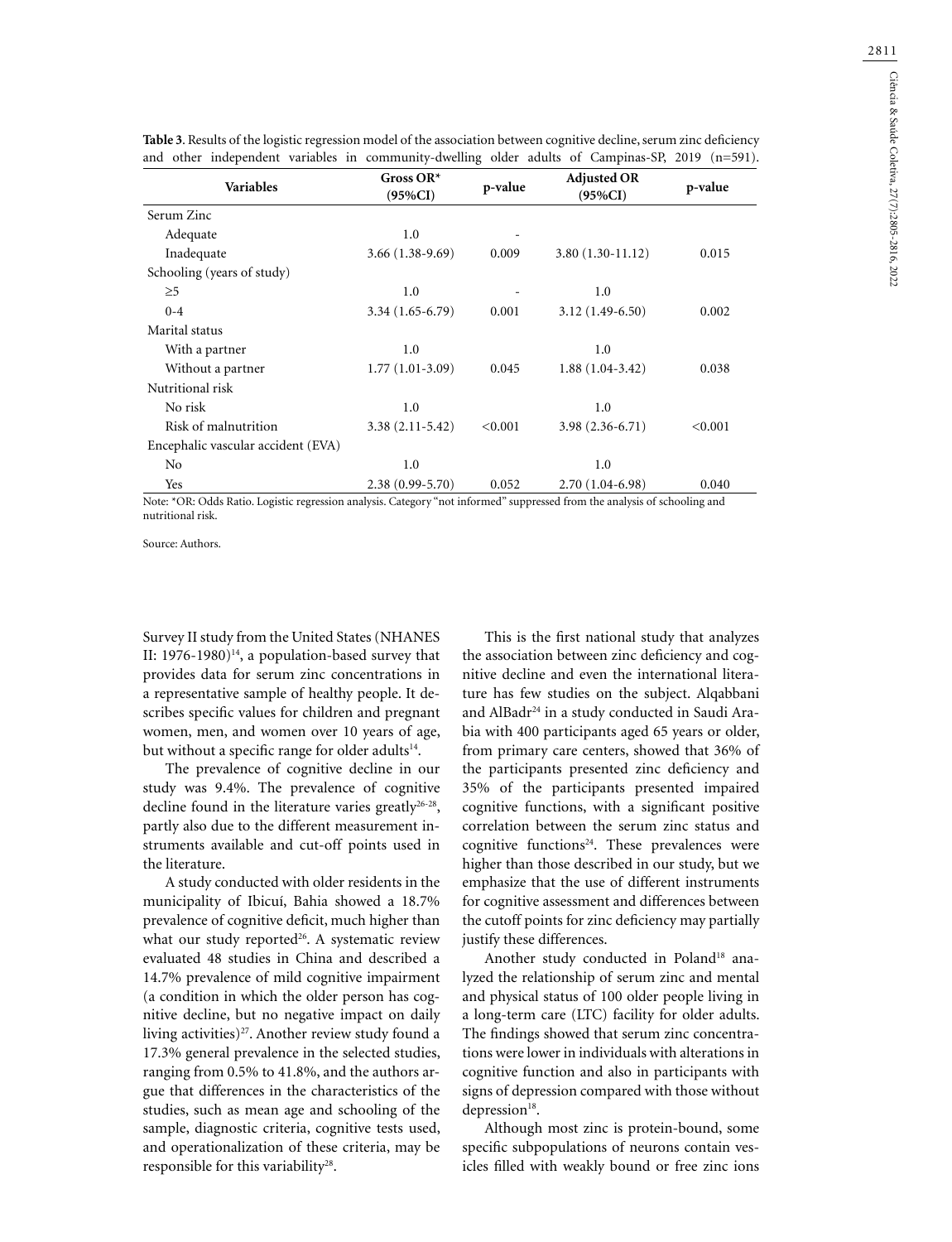$(Zn^{2+})$ . The first reported and most abundant population of neurons containing zinc is glutamatergic<sup>29</sup>, and zinc released from the vesicles of these neurons into the synaptic cleft can modulate the activity of the N-methyl-D-aspartate receptor (NMDA) in a dose-dependent and reversible manner<sup>20</sup>. However, zinc can also modulate the activity of other glutamate receptors, such as α-amino-3-hydroxy-5-methyl-4-isoxazolepropionic acid (AMPA), metabotropic receptors, and receptors for other neurotransmitters such as adenosine, dopamine, and serotonin<sup>29</sup>.

In our study, cognitive decline was also associated with schooling, a sociodemographic variable that helps in understanding it as a multifactorial condition<sup>11</sup>.

According to the literature, schooling is the main protective factor for cognitive decline in advanced age30,31. Gomes *et al*. 32, in their integrative review, emphasize that environmental factors, such as schooling, could favor neuronal growth and neuroplasticity and thus delay the emergence of cognitive decline. Other studies have also pointed out the relationship between low schooling and cognitive decline, including with older Brazilian adults<sup>11,32,33</sup>.

In our study, we found an association between cognitive decline and not having a partner. Recent studies have shown that being married or having a partner is associated with better mental and physical health and longer life expectancy, whereas divorce and widowing have harmful effects on a number of health outcomes, including self-rated health, cardiovascular health, and risk of inflammation<sup>34,35</sup>. Sociopsychological resources can explain this association, with being married relating to greater access to involvement, support, and social integration, which are factors for better health and well-being, which may include better cognitive health $34$ . In addition, higher levels of social involvement (that is, degree of participation in community or society) can reduce the risk of dementia, improving cognitive reserves, favoring the ability to deal with neuropsychological damage by using compensatory cognitive approaches<sup>34,36</sup>. Spouses expand their social support networks, connecting them, for example, to their friends and family. Daily communication with the spouse also provides cognitive stimulation and can increase neural plasticity, maintaining and improving cognitive reserves<sup>34,35</sup>. On the other hand, divorce and widowing can harm health and increase stress<sup>35,37,38</sup>, besides usually resulting in the loss of economic, social, and psychological resources, which may

be associated with a higher risk of cognitive decline and dementia<sup>35,38</sup>.

We also evidenced that the risk of malnutrition was associated with higher chances of cognitive decline. In aging, changes in body composition and cognitive fragility are clearly implicated in frailty and sarcopenia syndromes<sup>39,40</sup>. Our results corroborate those of Mantzorou *et al*. 41, who in a study conducted in seven cities in Greece with a sample of 2,092 older adults, described that 35.0% of them had a higher risk of malnutrition and 11.3% had malnutrition, whereas 34.4% of the participants had impaired cognitive function and 32.3% had depressive symptoms, with malnutrition more frequent in participants with cognitive decline and depressive symptoms.

Regarding the clinical history of the older adults, in our study only self-reported encephalic vascular accident (EVA) was associated with cognitive decline, which is consistent with literature results<sup>42,43</sup>. EVA is one of the main causes of death and disability worldwide, with a considerable proportion of those who have suffered an EVA developing persistent and significant cognitive deficits that affect functional capacity<sup>42,43</sup>. The EVA can increase the risk of cognitive decline by at least 5 to 8 times, being considered a risk factor for this impairment<sup>43,44</sup>. Merriman *et al*.<sup>42</sup>, in their review study, indicate that 50% of EVA survivors reported cognitive decline 6 months after the clinical episode, also associating it with worse quality of life and increased disability $42,45$ . According to the study by Drozdowska *et al*. 46, cardiovascular risk factors may be predictors of age-related cognitive decline and dementia since these factors are predecessors to EVA and, therefore, it seems plausible that post-EVA cognitive decline may be a manifestation of vascular neurodegenerative processes<sup>46</sup>. However, note that the pattern of post-EVA cognitive decline is typically diffuse in nature and can affect several cognitive domains $42,45$ .

Our study has some limitations. Since it is a cross-sectional study, we cannot establish causal relationships. We also did not calibrate the interviewers for the blood aliquot collection, which may lead to information bias. This was not possible due to the procedure being performed by a nursing team of the unit itself in some places. However, all professionals followed the protocol common to any venous collection, and to ensure standardization, the study coordinator supervised all biological collections, and was responsible for the identification of the tubes, storage in the thermal boxes, and transportation of samples with ice to the contracted laboratory.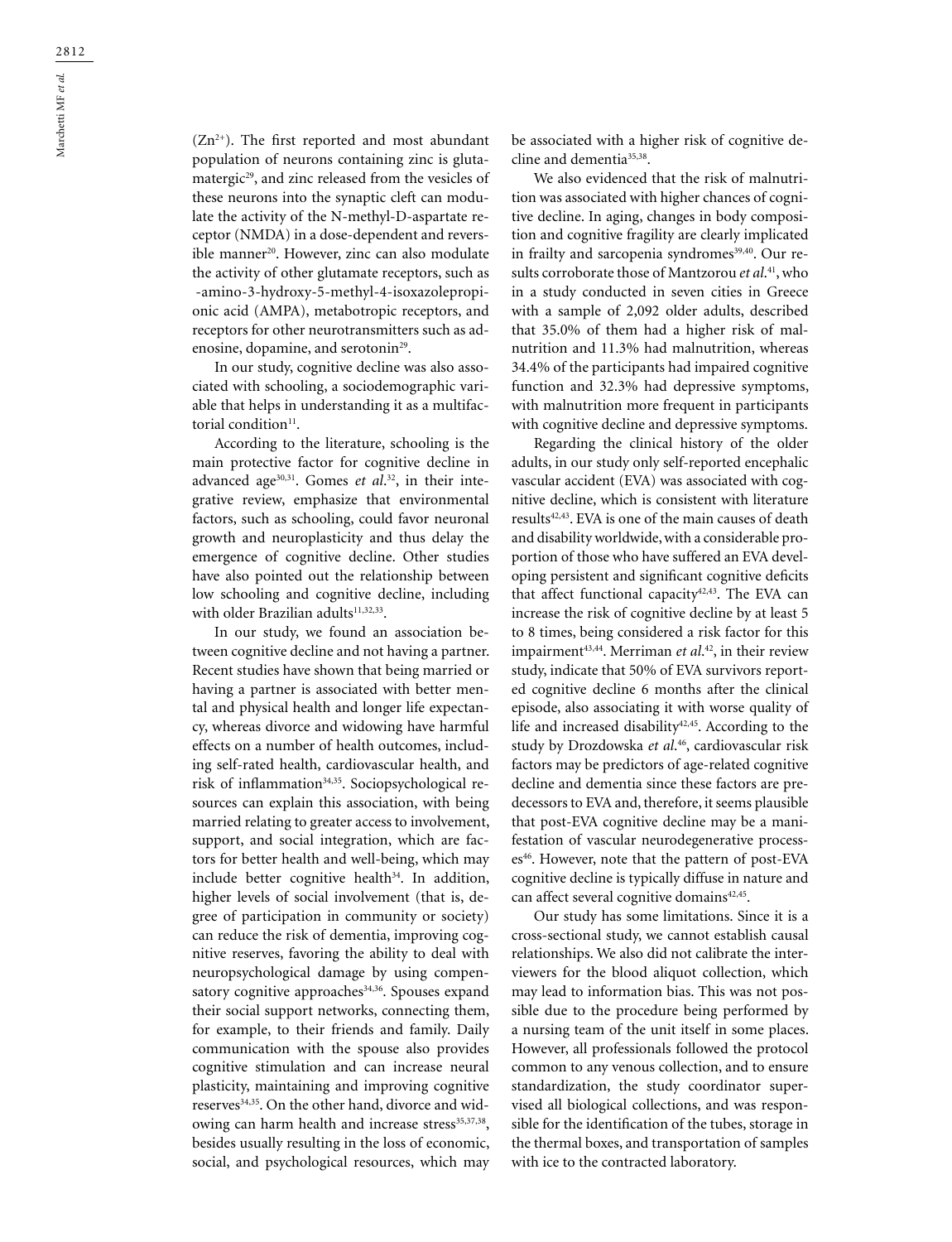The absence of cutoff points for specific zinc deficiency for the older population may also have impacted on the results obtained since metabolic conditions change as the years progress and parameters used for young adults may be inappropriate to older adults.

However, note that we conducted the study with a large sample of community-dwelling older adults, a group characterized as an ideal audience for screening for initial cognitive decline, allowing further implementation of preventive measures at the primary care level. Furthermore, to date, no national publications have been found to evaluate the prevalence of zinc deficiency and its relationship with cognitive decline in older adults. Even in international studies, this relationship is scarcely discussed, especially relating to memory. Thus, our study may relevant to guide national public policies aimed to encourage older adults' consumption of zinc.

### **Conclusion**

The results of our study showed that cognitive decline had a strong association with zinc deficiency. Therefore, we recommend reflections on the implementation of public policies, programs, and educational actions aimed at the older population, especially on promoting healthy eating in primary health care networks, to avoid future changes that may compromise the cognitive capacity of the older individual.

### **Collaborations**

MF Marchetti worked in data collection and analysis and writing of the manuscript. LP Corona worked in the research coordination, study design, analysis plan and review of the writing of the manuscript. CN Freiria and GM Silva worked in data collection, database preparation and revision of the manuscript. M Milanski, FSA Borim and TRP Brito worked in the review of the analysis and manuscript. All the authors listed read and approved the final manuscript. I state that all authors contributed significantly to the manuscript and are in accordance with its content.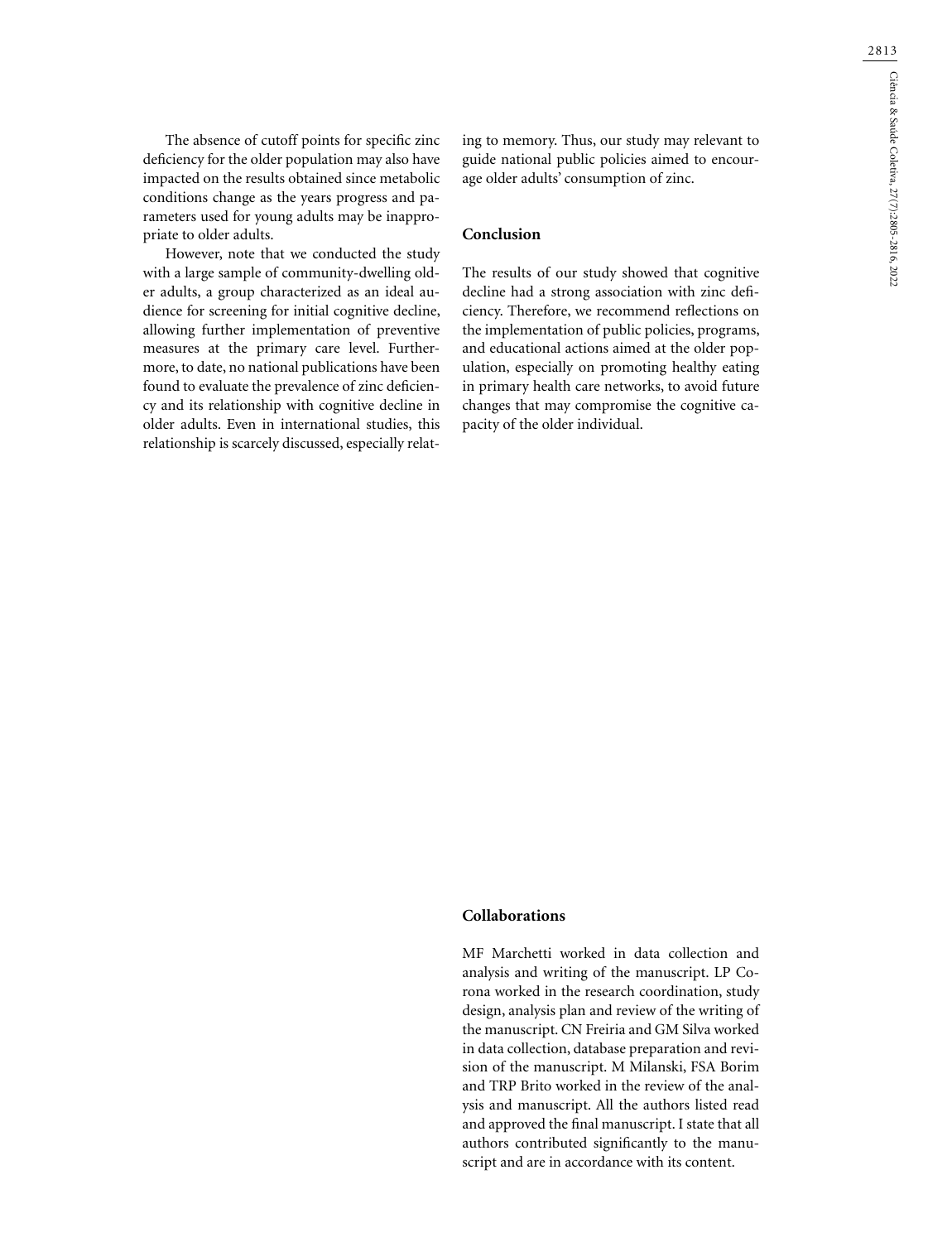# **Acknowledgements**

To the Conselho Nacional de Pesquisa e Desenvolvimento (CNPq), the Pró-Reitoria de Pesquisa of UNICAMP and the Coordenação de Aperfeiçoamento de Pessoal de Nível Superior (CAPES).

The authors thank Espaço da Escrita – Pró -Reitoria de Pesquisa of UNICAMP – for the language services provided.

### **Funding**

Conselho Nacional de Pesquisa e Desenvolvimento (CNPq) (Process 408262/2007-6); the Pró-Reitoria de Pesquisa of UNICAMP (FAEPEX Processes numbers 2854/18 and 3150/19); and the Coordenação de Aperfeiçoamento de Pessoal de Nível Superior - Brasil (CAPES) - Finance Code 001.

### **References**

- 1. Instituto Brasileiro de Geografia e Estatística (IBGE). *Mudança Demográfica no Brasil no Início do Século XXI – Subsídios para as Projeções da População - 2015*. Rio de Janeiro: MS/IBGE; 2015.
- 2. Clegg ME, Williams EA. Optimizing nutrition in older people. *Maturitas* 2018; 112:34-38.
- 3. Sales MC, Oliveira LP, Cabral NLA, Sousa SES, Almeida MG, Lemos TMAM, Lyra CO, Lima KO, Sena-Evangelista KCM, Pedrosa LFC. Plasma Zinc in institutionalized elderly individuals: Relation with immune and cardiometabolic biomarkers. *J Trace Elem Med Biol* 2018; 50:615-621.
- 4. Saueressig C, Silva VLD, Antunes LDC, Dall'Alba V. Níveis de zinco sérico em pacientes internados com depressão*. J Bras Psiquiatr* 2016; 65(3):239-244.
- 5. Chasapis CT, Ntoupa AP, Spiliopoulou C, Stefanidou M. Recent aspects of the effects of zinco n human health*. Arch Toxicol* 2020; 94(5):1443-1460.
- 6. Choi S, Hong DK, Choi BY, Suh SW. Zinc in the Brain: Friend or Foe? *Int J Mol Sci* 2020; 21(23):8941.
- 7. Gower-Winter SD, Levenson CW. Zinc in the central nervous system: From molecules to behavior. *Biofactors* 2012; 38(3):186-193.
- 8. Warthon-Medina M, Moran VH, Stammers AL, Dillon S, Qualter P, Nissensohn N, Serra-Majem L, Lowe NM. Zinc intake, status and indices od cognitive function in adults and children: a systematic review and meta analysis. *Eur J Clin Nutr* 2015; 69:649-661.
- 9. Garcia TER, Marcelo-Pons M, Martínez-Arnau F, Serra-Catalá N, Santamaría-Carrillo Y, Cauli O. Blood zinc levels and cognitive and functional evaluation in non-demented older patients. *Exp Gerontol* 2018; 108:28-34.
- 10. Portbury SD, Adlard PA. Zinc Signal in Brain Diseases**.** *Int J Mol Sci* 2017; 18(12):2506.
- 11. Pereira XBF, Araújo FLC, Leite TIA, Araújo FAC, Bonfada D., Lucena EES. Prevalência e fatores associados ao deficit cognitivo em idosos na comunidade. *Rev Bras Geriatr Gerontol* 2020; 23(2):e200012.
- 12. Rolizola PMD, Freiria CN, Silva GM, Brito TRP, Borim FSA, Corona LP. Insuficiência de vitamina D e fatores associados: um estudo com idosos assistidos por serviços de atenção básica à saúde. *Cien Saude Colet* 2022; 27(2):653-663.
- 13. Damasceno A, Delicio AM, Mazo DFC, Zullo JFD, Scherer P, Ng RTY, Damasceno BP. Validation of the brazilian version of mini-test CASI-S. *Arq Neuropsiquiatr* 2005; 63(2-B):416-421.
- 14. Hotz C, Peerson JM, Brown KH. Assessment of the Risk of Zinc Deficiency in Populations and Options for Its Control**.** *Food Nutr Bull* 2004; 25(1):137-151.
- 15. Hennigar SRH, Lieberman HR, Fulgoni VL, McClung JP. Serum Zinc Concentrations in the US Population Are Related to Sex, Age, and Time of Blood Draw but Not Dietary or Supplemental Zinc. *J Nutr* 2018; 148(8):1341-1351.
- 16. World Health Organization (WHO). *Global recommendations on physical activity for health*. Geneva: WHO; 2010.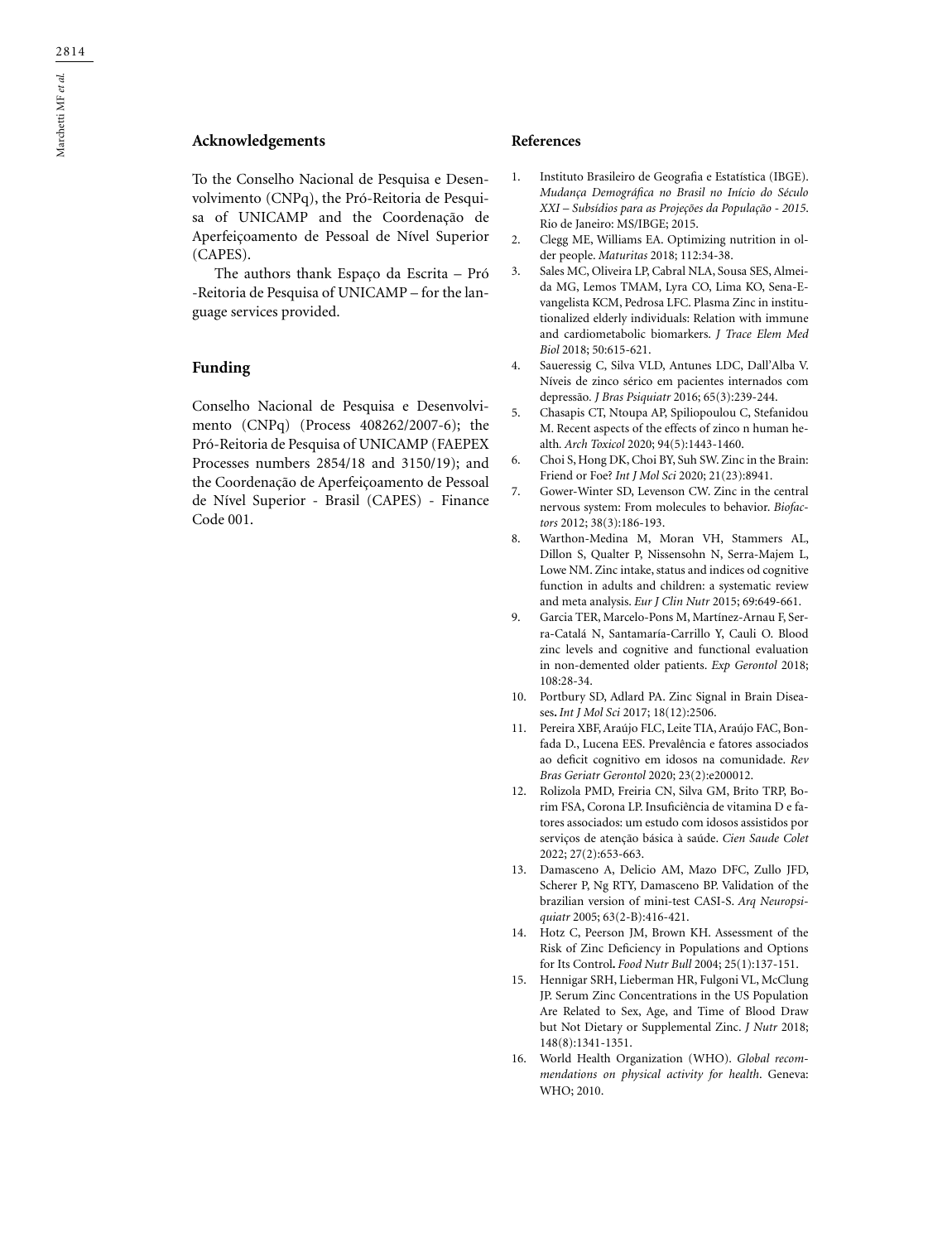- 17. Guigoz Y, Vellas B, Garry PJ. Mini Nutritional Assess ment: a practical assessment tool for grading the nu tritional state of elderly patients. *Open J Nurs* 1994; 4(5):15-59.
- 18. Markiewicz-Żukowska R, Gutowska A, Borawska MH. Serum zinc concentrations correlate with men tal and physical status of nursing home residents. *PloS One* 2015; 10(1):e0117257.
- 19. Alghadir A, Gabr SS. Al-Eisa E. Assessment of the effects of glutamic acid decarboxylase antibodies and trace elements on cognitive performance in older adults. *Clin Interv Aging* 2015; 10:1901-1907.
- 20. Cherasse Y, Urade Y. Dietary Zinc Acts as a Sleep Mo dulator. *Int J Cell Sci Mol Biol* 2017; 18(11):2334.
- 21. Zhang Y, Keramidas A, Lynch JW. The free zinc con centration in the synaptic cleft of artificial glycinergic synapses rises to at least 1 muM. *Front Mol Neurosci* 2016; 9:88.
- 22. Cheong M, Chew STH, Oliver J, Baggs G, Low YL, How CH, Tan NC, Huynh DTT, Tey SL. Nutritional Biomarkers and associated factors in communitydwelling older adults: Findings from the SHIELD study. *Nutrients* 2020; 12(11):3329.
- 23. Kvamme JM, Grønli O, Jacobsen BK, Florholmen J. Risk of malnutrition and zinc deficiency in communi ty-living elderly men and women: the Tromsø Study. *Public Health Nutr* 2014; 18(11):1907-1913.
- 24. Alqabbani HM, Albadr NA. Zinc status (intake and level) of healthy elderly individuals in Riyadh and its relationship to physical health and cognitive impair ment. *Clin Nutr Exp* 2020; 29:10-17.
- 25. Rocha TJ, Korb C, Schuch JB, Bamberg DP, Andrade FM, Fiegenbaun M. SLC30A3 and SEP15 gene poly morphisms influence the serum concentrations of zinc and selenium in mature adults. *Nutr Res* 2014; 34(9):742-748.
- 26. Nascimento RASA, Batista RTS, Rocha SV, Vasconce los LRC. Prevalência e fatores associados ao declínio cognitivo em idosos com baixa condição econômica: estudo MONIDI. *J Bras Psiquiatr* 2015; 64(3):187-192.
- 27. Xue J, Li J, Liang J, Chen S. The prevalence of mild cognitive impairment in China: A systematic review. *Aging Dis* 2018; 9(4):706-715.
- 28. Pessoa RMP, Bomfim AJL, Ferreira BLC, Chagas MHN. Diagnostic criteria and prevalence of mild cognitive impairment in older adults living in the community: a systematic review and meta-analysis. *Rev Psiquiatr Cl í n* 2019; 46(3):72-79.
- 29. Frederickson CJ, Koh JY, Busch AI. The neurobiology of zinc in health and disease. *Nat Rev Neurosci* 2005; 6:449-462.
- 30. Chapko D, McCormack R, Black C, Staff R, Murray A. Life-course determinants of cognitive reserve (CR) in cognitive aging and dementia - a systematic literature review. *Aging Ment Health* 2018; 22(8):915-926.
- 31. Kim H, Lee S, Ku BD, Ham SG, Park WS. Associated factors for cognitive impairment in the rural highly elderly. *Brain Behav* 2019; 9(5):e01203.
- 32. Gomes ECC, Souza SL, Oliveira AN, Leal MCC. Trei no de estimulação de memória e a funcionalidade do idoso sem comprometimento cognitivo: uma revisão integrativa. *Cien Saude Colet* 2020; 25(6):2193-2202.
- 33. Silva JG, Caldeira CG, Cruz GECP, Carvalho LED. Envelhecimento ativo, qualidade de vida e cognição de idosos: um estudo transversal em uma cidade de Minas Gerais. *REAS/EJCH* 2020; 12(1):1-10.
- 34. Liu H, Zhang Z, Choi SW, Langa KM. Marital Status and Dementia: Evidence from the Health and Reti rement Study. *J Gerontol B Psychol Sci Soc Sci* 2020; 75(8):1783-1795.
- 35. Liu H, Zhang Y, Burgard SA, Needham BL. Marital Status and cognitive impairment in the United States: evidence from the National Health and Aging Trends Study. *Ann Epidemiol* 2019; 38:28-34.
- 36. Sommerland A, Ruegger J, Singh-Manoux A, Lewis G, Livingston G. Marriage and risk of dementia: sys tematic review and meta-analysis of observacional studies. *J Neurol Neurosurg Psychiatr* 2018; 89(3):231- 238.
- 37. Liu H, Waite L. Bad marriage, broken heart? Age and gender differences in the link between marital quality and cardiovascular risks among older adults. *J Health Soc Behav* 2014; 55(4):403-423.
- 38. Brown SL, Lin IF, Vielee A, Mellencamp KA. Midlife marital dissolution and the onset of cognitive impair ment. *Gerontologist* 2021; 61(7):1085-1094.
- 39. Gómez-Gómez ME, Zapico SC. Frailty, Cognitive de cline, Neurodegenerative diseases and nutrition inter vents. *Int J Mol Sci* 2019; 20(11):2842.
- 40. Dye L, Boyle NB, Champ C, Lawton C. The rela tionship between obesity and cognitive health and decline. *Proc Nutr Soc* 2017; 76(4):443-454.
- 41. Mantzorou M, Vadikolias K, Pavlidou E, Serdari A, Vasios G, Tryfonos C, Giaginis C. Nutritional status is associated with the degree of cognitive impairment and depressive symptoms in a Greek elderly popula tion. *Nutr Neurosci* 2018; 23(3): 201-209.
- 42. Merriman NA, Sexton E, Donnelly NA, McCabe G, Walsh ME, Rohde D, Gorman A, Jeffares I, Pender N, Willians D, Horgan F, Doyle F, Wren MA, Bennett KE, Hickey A. Managing cognitive impairment following stroke: protocol for a systematic review of non-ran domised controlled studies of psychological interven tions. *BMJ Open* 2018; 8(1):e019001.
- 43. Qu Y, Zhuo L, Hu Y, Chen W, Zhou Y, Wang J, Tao Q, Hu J, Nie X, Zhan S. Prevalence of post-stroke cogniti ve impairment in China: A community-Based, Crosssectional study. *PLoS One* 2015; 10(4):e0122864.
- 44. Wu JX, Xue J, Zhuang L, Liu CF. Plasma parameters and risk factors of patients with post-stroke cognitive impairment. *Ann Palliat Med* 2020; 9(1):45-52.
- 45. Mijajlovic MD, Pavlovic A, Brainin M, Heiss WD, Quinn TJ, Ihle-Hansen HB, Hermann DM, Assayag EB, Richard E, Thiel A, Kliper E, Shin YI, Kim YH, Choi SH, Jung S, Lee YB, Sinanovic O, Levine DA, Schlesinger I, Mead G, Milosevic V, Leys D, Hagberg G, Ursin ML, Teuschl Y, Prokopenko S, Mozheyko E, Bezdenezhnykh A, Matz K, Aleksic V, Muresanu DF, Korczyn AD, Bornstein NM. Post-stroke dementia – a comprehensive review. *BMC Med* 2017; 15(1):11.